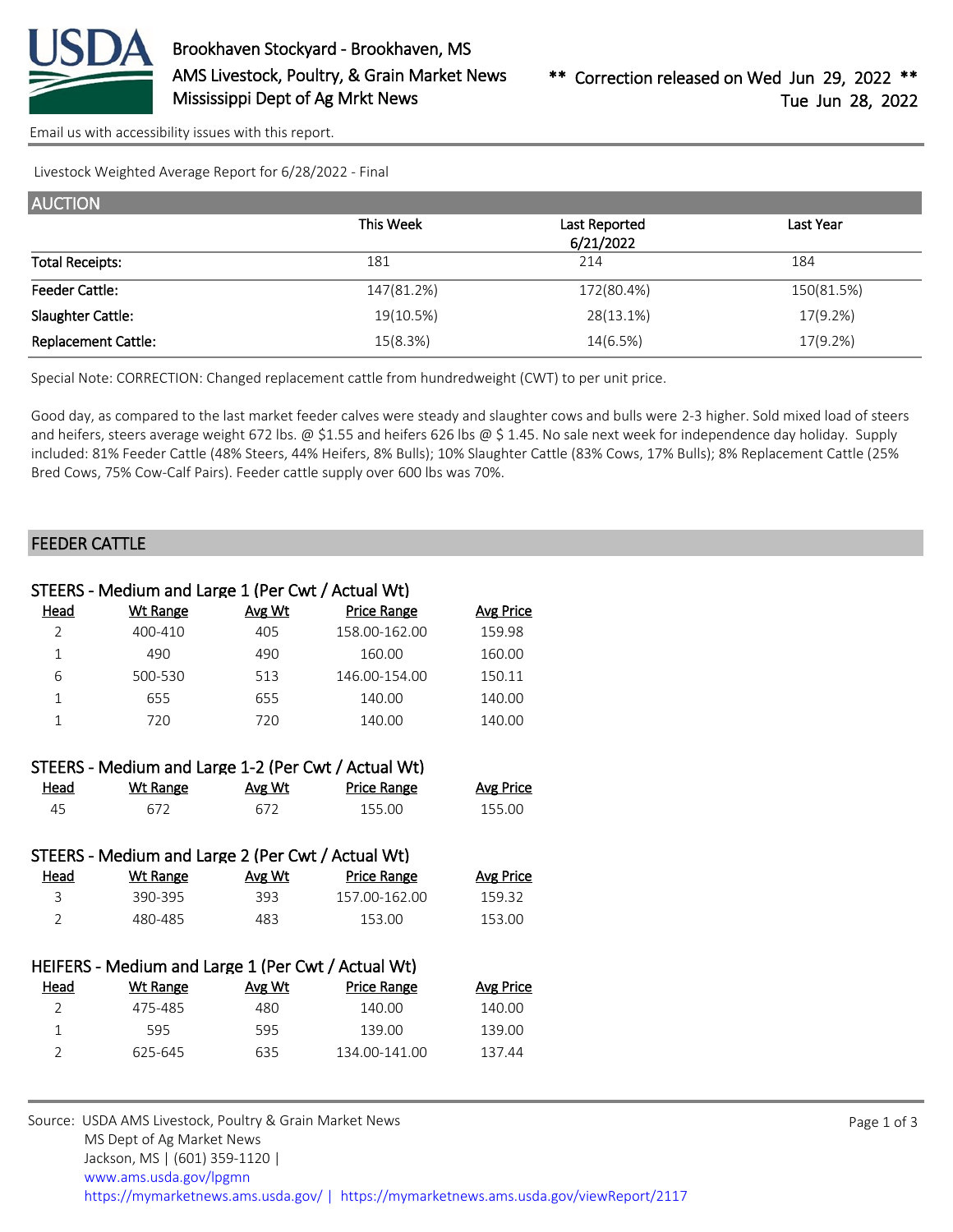

[Email us with accessibility issues with this report.](mailto:mars@ams.usda.gov?subject=508%20issue)

|                             | HEIFERS - Medium and Large 1-2 (Per Cwt / Actual Wt) |                |                             |                           |                 |
|-----------------------------|------------------------------------------------------|----------------|-----------------------------|---------------------------|-----------------|
| <b>Head</b>                 | <b>Wt Range</b>                                      | Avg Wt         | <b>Price Range</b>          | <b>Avg Price</b>          |                 |
| 37                          | 626                                                  | 626            | 145.00                      | 145.00                    |                 |
|                             | HEIFERS - Medium and Large 2 (Per Cwt / Actual Wt)   |                |                             |                           |                 |
| <b>Head</b>                 | <b>Wt Range</b>                                      | Avg Wt         | <b>Price Range</b>          | <b>Avg Price</b>          |                 |
| 2                           | 415                                                  | 415            | 130.00                      | 130.00                    |                 |
| 4                           | 515-530                                              | 521            | 130.00-133.00               | 131.26                    |                 |
| 2                           | 575-595                                              | 585            | 130.00-136.00               | 133.05                    |                 |
| $\overline{2}$              | 630                                                  | 630            | 120.00-130.00               | 125.00                    |                 |
|                             | HEIFERS - Medium and Large 3 (Per Cwt / Actual Wt)   |                |                             |                           |                 |
| <b>Head</b>                 | <b>Wt Range</b>                                      | Avg Wt         | <b>Price Range</b>          | <b>Avg Price</b>          |                 |
| 1                           | 490                                                  | 490            | 120.00                      | 120.00                    |                 |
| $\overline{2}$              | 520-545                                              | 533            | 126.00-128.00               | 127.02                    |                 |
|                             | BULLS - Medium and Large 1 (Per Cwt / Actual Wt)     |                |                             |                           |                 |
| Head                        | <b>Wt Range</b>                                      | Avg Wt         | <b>Price Range</b>          | <b>Avg Price</b>          |                 |
| 1                           | 465                                                  | 465            | 148.00                      | 148.00                    |                 |
| 3                           | 505-515                                              | 510            | 148.00-150.00               | 149.00                    |                 |
|                             |                                                      |                |                             |                           |                 |
|                             | BULLS - Medium and Large 2 (Per Cwt / Actual Wt)     |                |                             |                           |                 |
| <b>Head</b>                 | <b>Wt Range</b>                                      | Avg Wt         | <b>Price Range</b>          | <b>Avg Price</b>          |                 |
| 2                           | 530-545                                              | 538            | 140.00-145.00               | 142.53                    |                 |
| 1                           | 690                                                  | 690            | 115.00                      | 115.00                    |                 |
|                             | BULLS - Medium and Large 3 (Per Cwt / Actual Wt)     |                |                             |                           |                 |
| <u>Head</u>                 | <b>Wt Range</b>                                      | Avg Wt         | <b>Price Range</b>          | <b>Avg Price</b>          |                 |
| 1                           | 490                                                  | 490            | 125.00                      | 125.00                    |                 |
| $\overline{2}$              | 520-535                                              | 528            | 130.00-136.00               | 133.04                    |                 |
|                             | <b>SLAUGHTER CATTLE</b>                              |                |                             |                           |                 |
|                             |                                                      |                |                             |                           |                 |
|                             | COWS - Breaker 75-80% (Per Cwt / Actual Wt)          |                |                             |                           |                 |
| <b>Head</b><br>$\mathbf{1}$ | <b>Wt Range</b><br>1295                              | Avg Wt<br>1295 | <b>Price Range</b><br>74.00 | <b>Avg Price</b><br>74.00 | <b>Dressing</b> |
|                             |                                                      |                |                             |                           | Average         |
|                             | COWS - Boner 80-85% (Per Cwt / Actual Wt)            |                |                             |                           |                 |
| <b>Head</b>                 | <b>Wt Range</b>                                      | Avg Wt         | <b>Price Range</b>          | <b>Avg Price</b>          | <b>Dressing</b> |
| $\overline{2}$              | 1185-1315                                            | 1250           | 81.00-84.00                 | 82.58                     | Average         |
| 4                           | 1015-1260                                            | 1088           | 70.00-75.00                 | 73.19                     | Low             |

## COWS - Lean 85-90% (Per Cwt / Actual Wt)

| Source: USDA AMS Livestock, Poultry & Grain Market News                                |
|----------------------------------------------------------------------------------------|
| MS Dept of Ag Market News                                                              |
| Jackson, MS   (601) 359-1120                                                           |
| www.ams.usda.gov/lpgmn                                                                 |
| https://mymarketnews.ams.usda.gov/   https://mymarketnews.ams.usda.gov/viewReport/2117 |